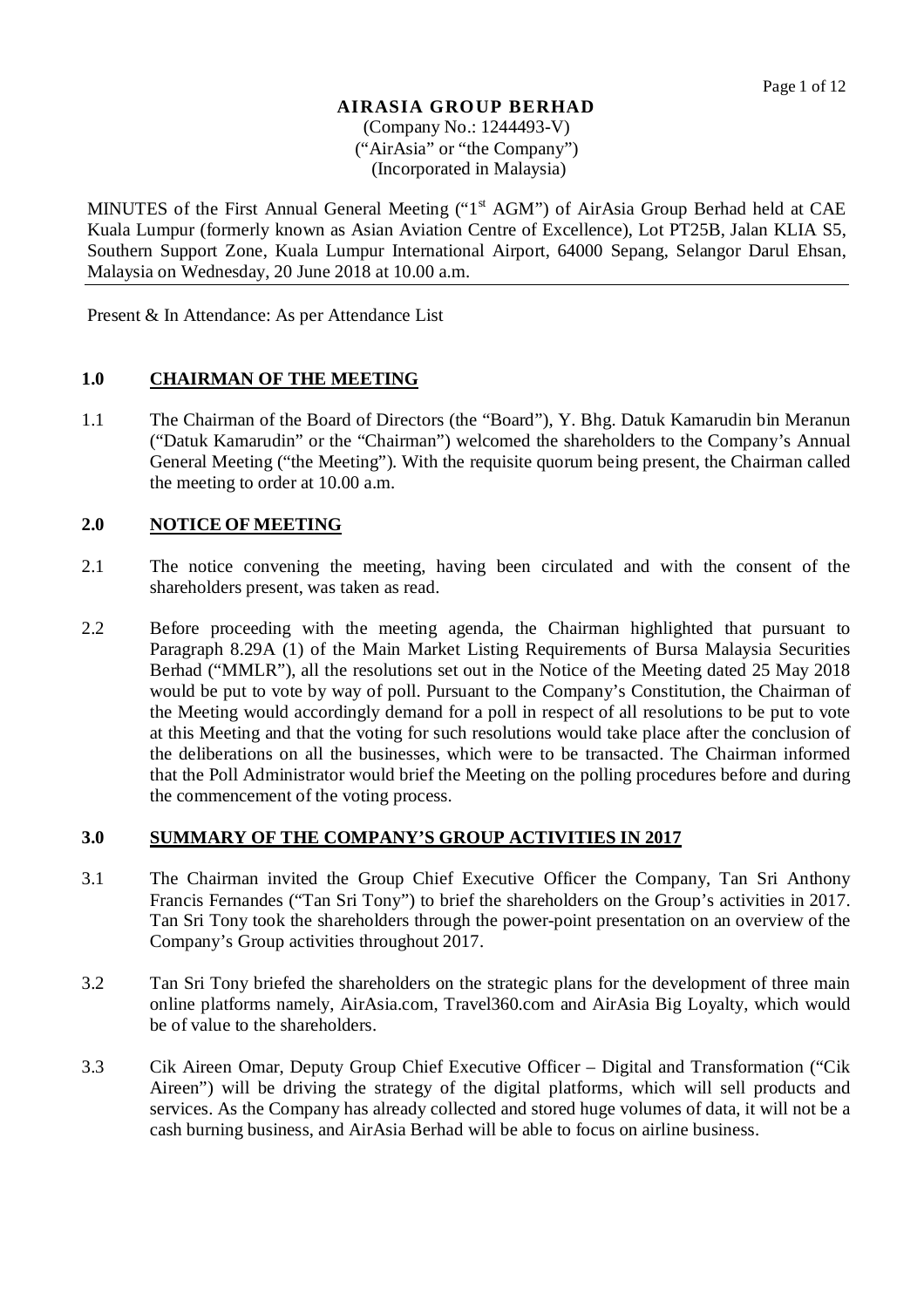- 3.4 The logistic businesses will be made up of RedCargo Logistics Sdn Bhd ("RedCargo"), headed by Mr. Pete Chareonwongsak and RedBox Logistics Sdn Bhd ("RedBox") headed by Datuk Mohd Shukrie Mohd Salleh ("Datuk Shukrie").
- 3.5 In summary, the Company has been profitable due to its data, which has enabled AirAsia to build these three platforms. The other part of the digital strategy would be to use the data to improve customer experience, for example through the use of a facial recognition, which would be able to perform functions such as paying for tickets and checking-in. Ambient technology will be used with google to enable a personalised experience for customers by being able to set preferences such as food and seating.
- 3.6 AirAsia will be the first airline to install 24,000 sensors on the aircraft, which has technology that will enable the Company to monitor and report on its aircraft systems. This will save the business USD40,000 per aircraft every year and enable the Company to hold less stock. The technology will also be able to track baggage and weather patterns ahead of time.
- 3.7 Along with Workday and Salesforce, the Company is working with Palantir on the analytics of data and with Google as a strategic partner on artificial intelligence and security. The Company also continues to hold the leasing company with 26 aircraft.
- 3.8 Tan Sri Tony highlighted the Financial Year 2018 ("FY2018") plans on future values, corporate exercises, digital transformation, RedBeat Ventures Sdn Bhd ("RedBeat"), upcoming digital projects, aircraft deployment and capacity planning. Tan Sri Tony thanked the Board and staff for their exemplary efforts. He spoke of how the Company had always promoted diversity and this is evidenced by many women in Management positions in the Company. Talent had always been recruited based on merits regardless of all other factors.

## **4.0 TO RECEIVE THE AUDITED FINANCIAL STATEMENTS TOGETHER WITH THE REPORTS OF THE DIRECTORS AND AUDITORS THEREON FOR THE FINANCIAL YEAR ENDED 31 DECEMBER 2017 ("FY2017")**

4.1 The Chairman informed that the Company had received a letter from the Minority Shareholder Watchdog Group ("MSWG") for the 1st AGM. For the benefit of the shareholders, Tan Sri Tony gave a summary of the reply in response to the questions raised in the said MSWG's letter.

Thereafter, it was opened to the floor for questions on the Audited Financial Statements FY2017, as well as on the management of the Company.

- 4.2 A shareholder of the Company inquired on whether the Board had planned on providing travel vouchers to shareholders attending the Meeting. Tan Sri Tony reminded the shareholders of the journey the Group had taken over the last 16 years, growing from two to 205 aircraft. He explained that after 16 years he wanted the Group to be in the position to reward its shareholders with good returns on dividend and capital growth rather than free flights.
- 4.3 Ms. Elaine Choo Yi Ling, representative from MSWG thanked the Board for presenting their questions earlier and further inquired into Cik Noor Neelofa binti Mohd Noor ("Cik Neelofa")'s absence at the meeting, especially as her position as Director was up for re-election. The Secretary informed that Cik Neelofa had extended her apologies as she had a last minute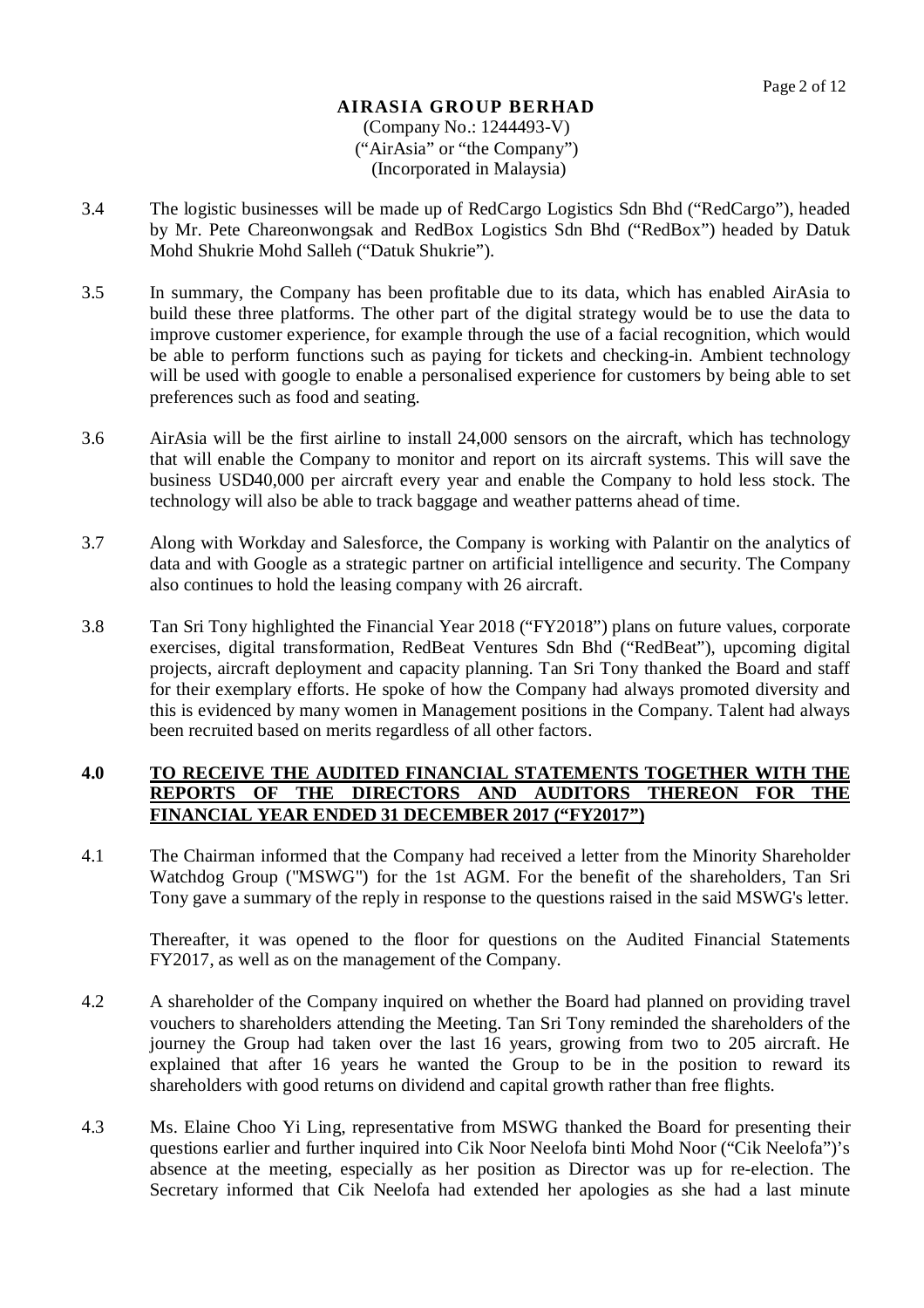overseas assignment, which could not be avoided.

- 4.4 Mr. Khong Seng King ("Mr. Khong"), a shareholder of the Company congratulated the Board for the good performance of the Group. He inquired into the 14 hours aircraft utilisation and whether this was the maximum. Tan Sri Tony confirmed it was but further explained that the Neo aircraft has six extra seats and flies more rapidly.
- 4.5 Mr. Khong noted that the previous financial year had a lot of costs such as aircraft delivery and inquired into the costs for FY2017 as compared to the preceding year. Tan Sri Tony said that it cannot be compared as the financial statements for FY2017 were consolidated with Philippines and Indonesia.
- 4.6 Mr. Khong then inquired on the progress updates for expansion into Vietnam and China. Tan Sri Tony responded that it was in progress with a possible target date in 2019. At present, the focus was required in other areas and he did not want to overstretch the initiatives for 2018. Tan Sri Tony further responded that in regards to AirAsia (Guangzhou) Aviation Service Limited, this was a locally incorporated company to manage the costs for the staff of AirAsia China and explained that this was a first step towards the proposed joint venture.
- 4.7 In response to Mr. Khong's other questions, Tan Sri Tony explained that the Company had no intention of going into the airport management business. He further responded to Mr. Khong's question on what AirAsia was doing differently compared to its competitors by explaining that AirAsia is an ASEAN company and it has its own extensive network and customer database.
- 4.8 Mr. Chin Fang Wei, a shareholder of the Company inquired into what the strategic plan was for the digital business and airline business, and whether the intention was to join the two businesses to obtain a larger valuation as there may come a time when the digital business will require more investment than the airline business. Tan Sri Tony explained there were many options available but the Board had not deliberated on the best approach. Tan Sri Tony assured the shareholders that all decisions taken will be done on an open and transparent basis. He opined that the Company takes a long-term view on things and have always delivered. He did not feel that a big investment was required for the digital business. If there is a need to raise capital, it could be achieved through various means.
- 4.9 Tan Sri Tony responded to Mr. Wan Heng Wah's inquiries on whether the Company would continue to see growth in Available Seat per Kilometer ("ASK") for 2018, growth in yields and fares to Revenue Passenger Kilometers ("RPK") and the growth in load factors both at AirAsia Berhad and Group level. Tan Sri Tony explained that ASK growth will be in double digit of 10% to 12% with 20 to 30 aircraft per year. He said that the focus should be on Revenue per Available Seat Kilometer ("RASK"), which was driven by load factor instead of yields.
- 4.10 Tan Sri Tony explained that if it was possible to have 100% load factor that would be great but AirAsia will continue to grow. He explained there have been times when AirAsia flights have been fully booked and the team have had to take other airlines. With regards to AirAsia Japan, a third flight has been added to Sapporo. He explained that more patience was required but the team led by Ms. Jenny Wakana was doing an incredible job and there was strong shareholders' presence in Japan.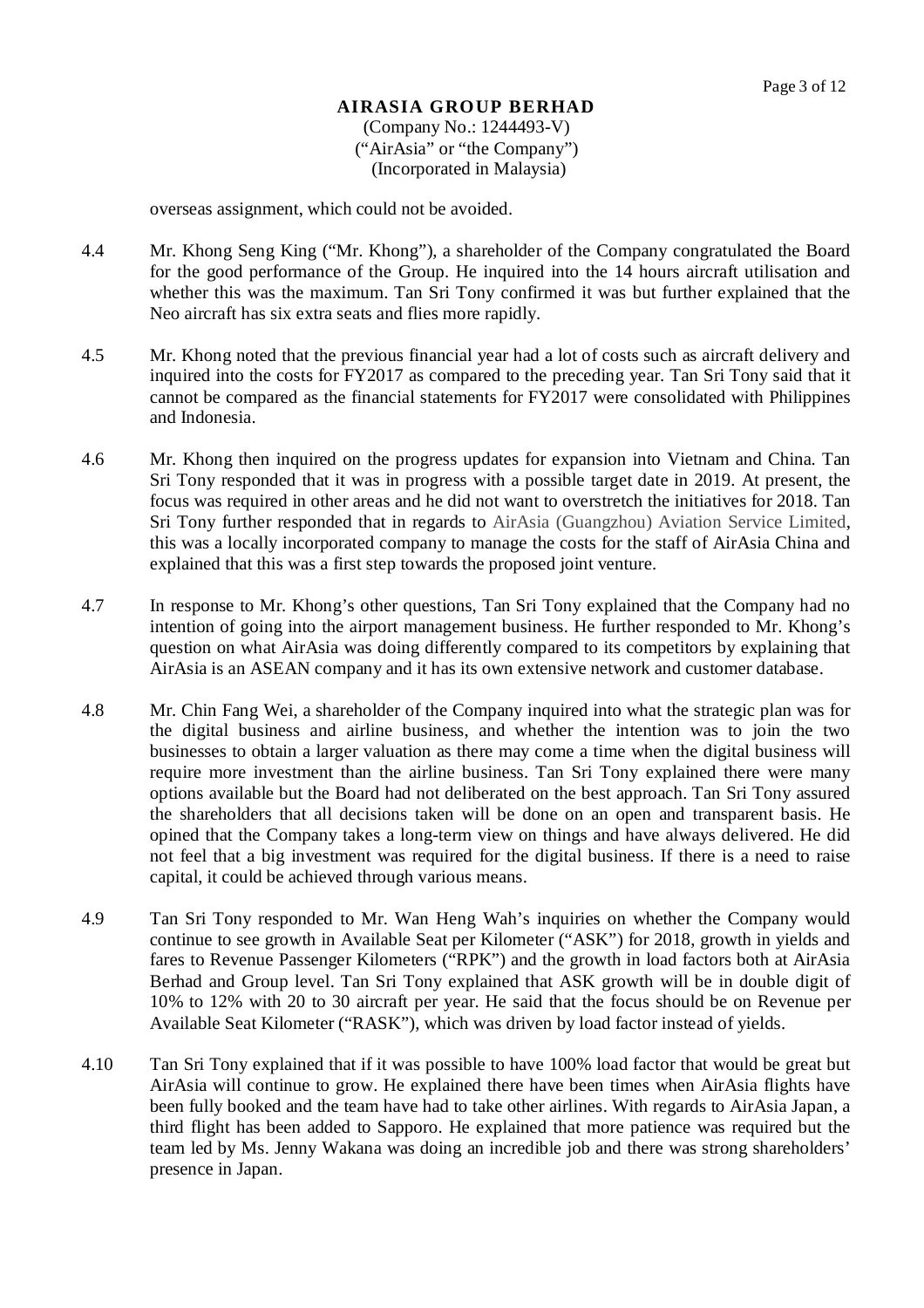- 4.11 Mr. Khaw Yee Hui ("Mr. Khaw"), shareholder of the Company had a few questions in relation to a number of things including the Boards' comments on Japan's newly launched airline, the other challenges AirAsia faces that were not indicated in the Annual Report, whether the current dividend policy could be increased, where the data asset was presently stored and was it safe and whether the new Ipoh routes will have local or international flights.
- 4.12 Tan Sri Tony responded to Mr. Khaw's questions as follows:
	- 1. In regards to the new Japanese airline, he informed that competition comes and goes. Therefore, it is important for the Company to focus on how the business could do better as well as to manage change and move forward;
	- 2. One of the challenges is that everything said gets blown out of proportion both positively and negatively, which is carried around the world and AirAsia has faced every type of challenge over the last 16 years;
	- 3. The Board would look at reviewing the dividend policy in 2019;
	- 4. The data asset was being held on a cloud platform, where many large companies hold their data. The Board is aware of cyber security issues and has put in place measures to mitigate such issues. Data held on the premises is not a secured option; and
	- 5. The routes from Ipoh would initially start with flights to Singapore and possibly to China later. However, the runway issues at Ipoh airport needs to be addressed first.
- 4.13 Tan Sri Tony shared that BigPay, as an e-money issuer, will do an Initial Coin Offering ("ICO") in the future. BigPay's current priority is to get all AirAsia customers to buy their tickets and food using digital currency.

Following on discussion on the ICO and cyber security, Ms. Preetha Nadarajah ("Ms. Preetha") a shareholder of the Company inquired into AirAsia's plans on strengthening the core competencies to minimise risks in relation to digital business such as cyber security risk, given that AirAsia's core competencies over the last 16 years has been in the airline industry. Tan Sri Tony explained that AirAsia intended on recruiting the right talent to assist the Company. He reassured the shareholders that he was being very cautious and that the ICO would be a private ICO and not placed on the bitcoin exchange, which may cause potential reputational risk.

4.14 Mr. David Poh Chung Wee ("Mr. David"), a shareholder and proxy of the Company, firstly congratulated the Board and staff on their aspiration to embrace digital business. While he was excited of the prospects, he has concerns on the recruitment of the right talent and wanted to understand the Board's plan on overcoming this challenge. Tan Sri Tony explained that Mr. Varun Bhatia, Head of People Department has built up a very strong talent team. Cik Aireen who was working on the digital strategy together with Mr. Varun would work to recruit the right talent. They have been recruiting talents from American universities, India and Indonesia. A number of great talents have been recruited, including Datuk Shukrie from Pos Malaysia and Mr. Shanti Ninkuj Patel from Expedia. Tan Sri Tony then introduced the Group's Senior Management staff to the shareholders. Mr. David agreed that AirAsia's biggest asset is its database and asked whether it was crossed shares with its group of companies, to which Tan Sri Tony confirmed to the affirmative.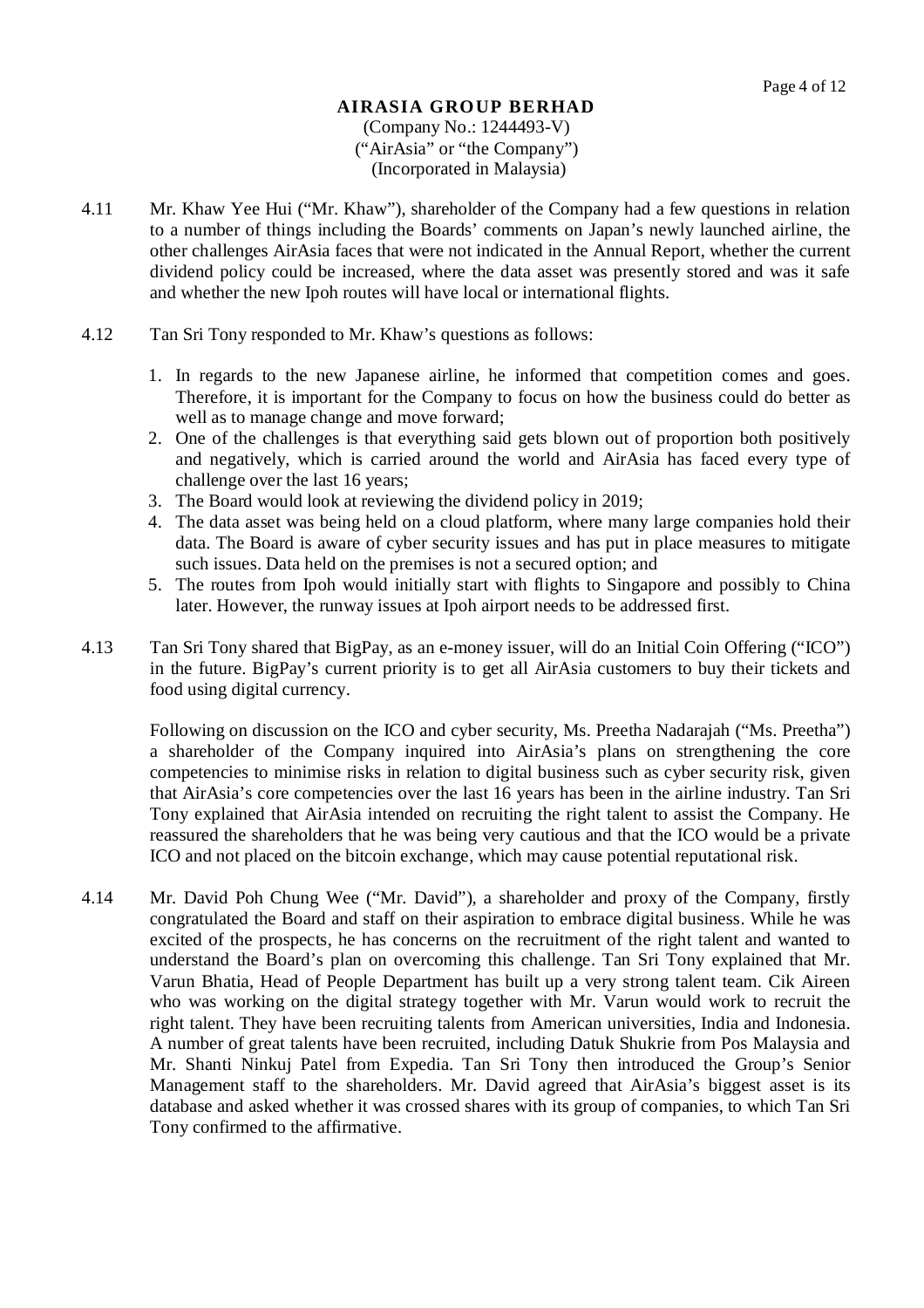- 4.15 Mr. David further inquired into the issues in relation to buying tickets on AirAsia's website. Tan Sri Tony explained that huge traffic on the website and Chinese bots which seem to attack the Company's website more than the website of other airlines. However, the statistics show that 88% of transaction payments are approved and the Company plans to open up more payment channels. AirAsia was on top of the issues but these were not critical. AirAsia has been hiring other local nationalities to help understand the local market. At the moment most of the website issues relates to the traffic.
- 4.16 In response to Mr. David's question on balancing the different payment gateways and the introduction of BigPay, Tan Sri Tony explained that data will be used through BigPay to enable passengers, for instance, to order food on the plane for a small convenience fee. He highlighted that the challenge would be the logistics of delivering the food on the plane. Mr. David requested for the Secretary to share the transcript of Tan Sri Tony's presentation with the shareholders to help them better understand AirAsia's strategic plans. Tan Sri Tony informed that Ms. Esme Law Xin Ee, Head of Investor Relations will provide a summary of the transcript.
- 4.17 Mr. Sinasamy Subramaniam ("Mr. Sinasamy"), a shareholder of the Company inquired into when the shareholders would be rewarded following the approval obtained at the immediate last Extraordinary General Meeting ("EGM") and Tan Sri Tony informed that once the disposal exercise is completed, then the Board will further deliberate on it accordingly.
- 4.18 Mr. Tam Thin Choy ("Mr. Tam"), a shareholder of the Company inquired into the priorities for China and that following the last EGM, it was stated that AirAsia would arrange for conference calls to be listened live for fair disclosure. He also pointed out that the Investor Relations ("IR") events on the website was still showing 2017 events. Tan Sri Tony explained that on the investment in China, he had earlier answered a similar question. Tan Sri Tony said that Mr. Tam could speak with Ms. Esme Law who is heading the IR Department but explained that she has seen a lot more investors than ever before. She also confirmed to him that the IR page on the website is updated with the 2018 events.
- 4.19 There being no further questions, the Chairman declared that the Audited Financial Statements together with the Reports of the Directors and Auditors for FY2017 shall be as received and duly tabled at the  $1<sup>st</sup>$  AGM in accordance with Section 340(1)(a) of the Companies Act ("CA") 2016. The Chairman further explained that the Audited Financial Statements for the FY2017 were for discussion only under Agenda 1, as it did not require shareholders' approval. Hence, it would not be put for voting.

With that, the Chairman concluded the questions and answers session for Agenda 1 and proceeded to the next agenda item.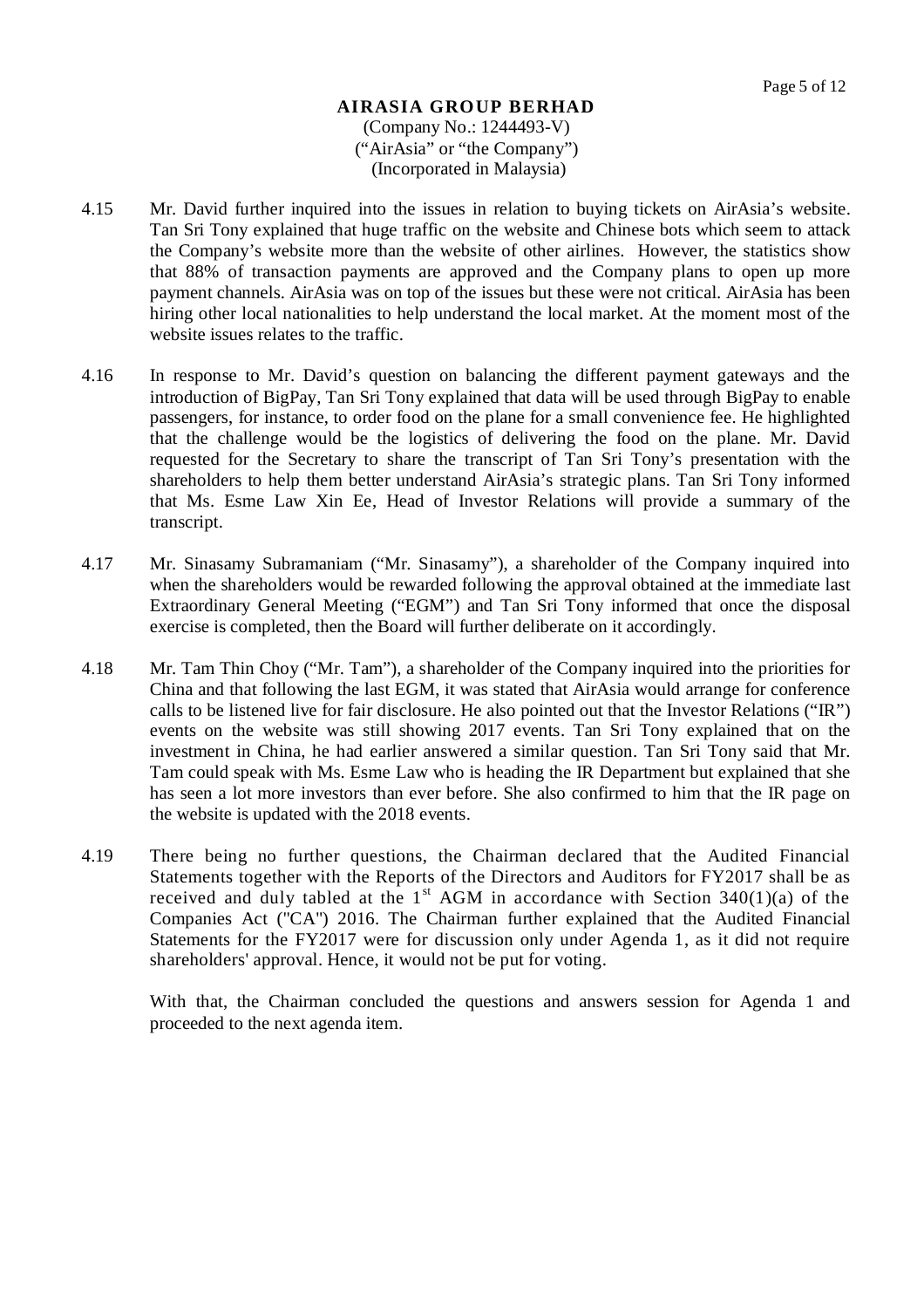(Company No.: 1244493-V) ("AirAsia" or "the Company") (Incorporated in Malaysia)

## **5.0 ORDINARY RESOLUTION 1 TO APPROVE THE NON-EXECUTIVE DIRECTORS' REMUNERATION WITH EFFECT FROM THEIR DATE OF APPOINTMENT IN THE FINANCIAL YEAR ENDING 31 DECEMBER 2018 UNTIL THE NEXT ANNUAL GENERAL MEETING OF THE COMPANY TO BE HELD IN THE YEAR 2019**

- 5.1 The Chairman invited questions and noted that there were none thus continued with the said resolution for consideration.
- 5.2 Ordinary Resolution 1 was proposed by Mr. David and seconded by Mr. Sinasamy.

## **6.0 ORDINARY RESOLUTION 2 RE-ELECTION OF DATUK KAMARUDIN BIN MERANUN IN ACCORDANCE WITH ARTICLE 124 OF THE COMPANY'S CONSTITUTION**

- 6.1 The Chairman invited questions and noted that there were none thus continued with the said resolution for consideration.
- 6.2 Ordinary Resolution 2 was proposed by Mr. Khong and seconded by Ms. Preetha Nadarajah.

## **7.0 ORDINARY RESOLUTION 3 RE-ELECTION OF TAN SRI ANTHONY FRANCIS FERNANDES IN ACCORDANCE WITH ARTICLE 124 OF THE COMPANY'S CONSTITUTION**

- 7.1 The Chairman invited questions and noted that there were none thus continued with the said resolution for consideration.
- 7.2 Ordinary Resolution 3 was proposed by Mr. Khong and seconded by Mr. David.

## **8.0 ORDINARY RESOLUTION 4 RE-ELECTION OF DATO' ABDEL AZIZ @ ABDUL AZIZ BIN ABU BAKAR IN ACCORDANCE WITH ARTICLE 124 OF THE COMPANY'S CONSTITUTION**

- 8.1 The Chairman invited questions and noted that there were none thus continued with the said resolution for consideration.
- 8.2 Ordinary Resolution 4 was proposed by Mr. Khong and seconded by Ms. Wong Mee Yen (Ms. Wong").

## **9.0 ORDINARY RESOLUTION 5 RE-ELECTION OF DATO' FAM LEE EE IN ACCORDANCE WITH ARTICLE 124 OF THE COMPANY'S CONSTITUTION**

- 9.1 The Chairman invited questions and noted that there were none thus continued with the said resolution for consideration.
- 9.2 Ordinary Resolution 5 was proposed by Ms. Wong and seconded by Mr. Khong.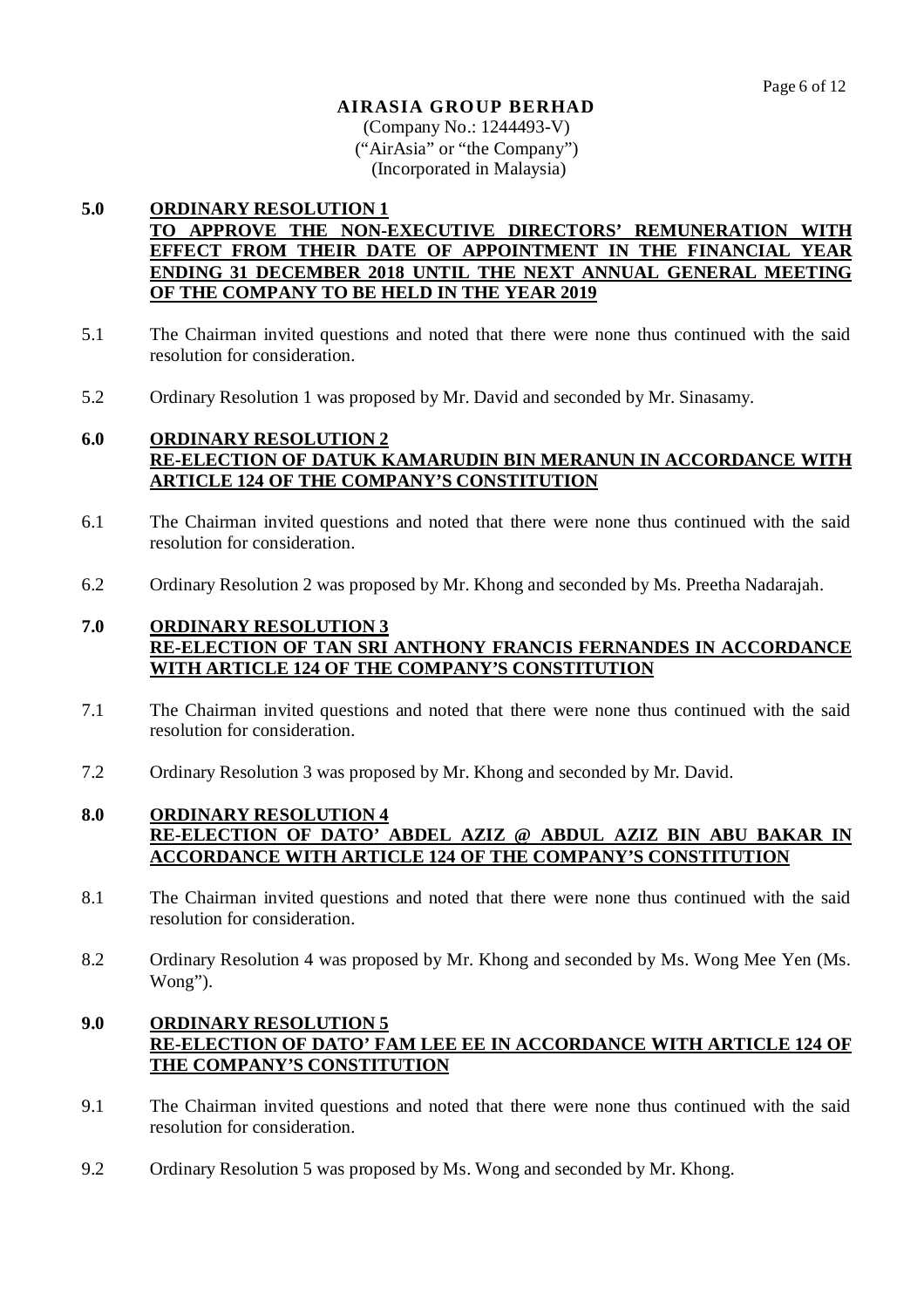(Company No.: 1244493-V) ("AirAsia" or "the Company") (Incorporated in Malaysia)

## **10.0 ORDINARY RESOLUTION 6 RE-ELECTION OF DATO' MOHAMED KHADAR BIN MERICAN IN ACCORDANCE WITH ARTICLE 124 OF THE COMPANY'S CONSTITUTION**

- 10.1 The Chairman invited questions and noted that there were none thus continued with the said resolution for consideration.
- 10.2 Ordinary Resolution 6 was proposed by Yew Per Shun and seconded by Ms. Wong.

## **11.0 ORDINARY RESOLUTION 7 RE-ELECTION OF MR. STUART L DEAN IN ACCORDANCE WITH ARTICLE 124 OF THE COMPANY'S CONSTITUTION**

- 11.1 The Chairman invited questions and noted that there were none thus continued with the said resolution for consideration.
- 11.2 Ordinary Resolution 7 was proposed by Ms. Wong and seconded by Mr. Khong.

## **12.0 ORDINARY RESOLUTION 8 RE-ELECTION OF CIK NOOR NEELOFA BINTI MOHD NOOR IN ACCORDANCE WITH ARTICLE 124 OF THE COMPANY'S CONSTITUTION**

- 12.1 The Chairman invited questions and noted that there were none thus continued with the said resolution for consideration.
- 12.2 Ordinary Resolution 8 was proposed by Mr. David and seconded by Ms. Wong.

## **13.0 ORDINARY RESOLUTION 9 RE-APPOINTMENT OF MESSRS ERNST & YOUNG AS AUDITORS OF THE COMPANY AND TO AUTHORISE THE DIRECTORS TO DETERMINE THEIR REMUNERATION**

- 13.1 The Chairman invited questions and noted that there were none thus continued with the said resolution for consideration.
- 13.2 Ordinary Resolution 9 was proposed by Mr. Wan Heng Wah and seconded by Mr. Khong.

## **14.0 SPECIAL BUSINESS - ORDINARY RESOLUTION 10 AUTHORITY TO ALLOT SHARES PURSUANT TO SECTIONS 75 AND 76 OF THE COMPANIES ACT, 2016**

- 14.1 The Chairman invited questions and noted that there were none thus continued with the said resolution for consideration.
- 14.2 Ordinary Resolution 10 was proposed by Mr. Khong and seconded by Mr. David.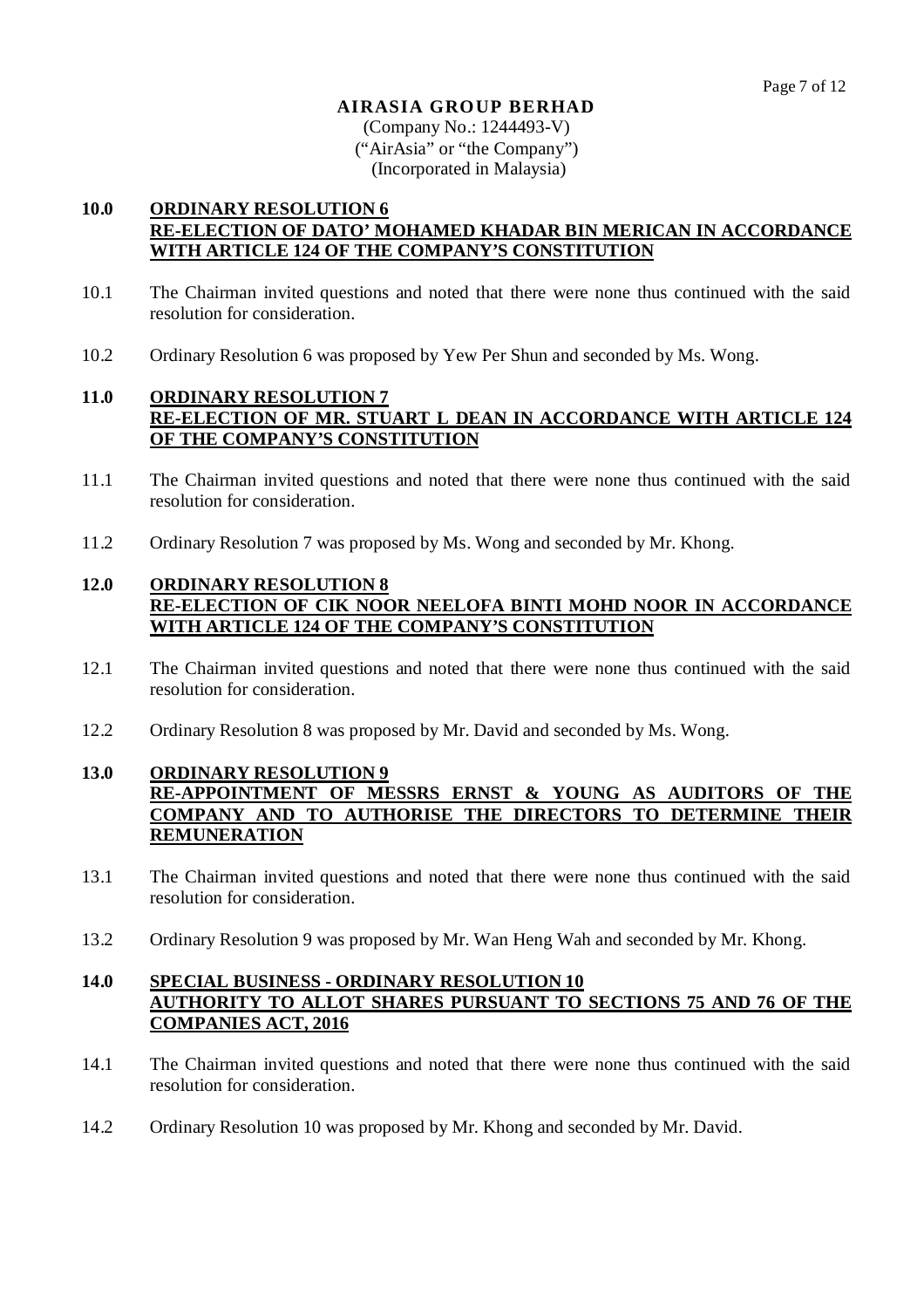(Company No.: 1244493-V) ("AirAsia" or "the Company") (Incorporated in Malaysia)

### **15.0 SPECIAL BUSINESS - ORDINARY RESOLUTION 11 PROPOSED NEW SHAREHOLDERS' MANDATE FOR RECURRENT RELATED PARTY TRANSACTIONS OF A REVENUE OR TRADING NATURE ("PROPOSED MANDATE")**

- 15.1 The Chairman notified the shareholders that the details of the proposed ordinary resolution were set out in the notice of the meeting.
- 15.2 The Chairman invited questions and noted there were none and continued with the said resolution for consideration.
- 15.3 Ordinary Resolution 11 was proposed by Mr. Khong and seconded by Mr. David.

### **16.0 QUESTION ON SHARE BUY BACK FROM THE SHAREHOLDERS**

- 16.1 Mr. Khong inquired into whether it was possible to have a share buyback instead of allocating shares. The Secretary advised that the floor could not make the proposal at the meeting as it would be unfair to other shareholders as a statement would need to be prepared and sent out in accordance with the MMLR.
- 16.2 In response to a further query on whether it was possible to request for a share buyback in the future and the Secretary confirmed it could be a request written in advance of any next general meeting in the future as long as the request complies with the Companies Act, 2016 and the MMLR.

### **17.0 POLLING PROCESS**

- 17.1 For polling purposes, the Chairman declared the closure of the registration for attendance at the 1st AGM and called upon the representative of Tricor Investor and Issuing House Services Sdn. Bhd. who were appointed as the Poll Administrator to brief the Meeting on the polling procedures.
- 17.2 The Chairman adjourned the 1st AGM for approximately 10 minutes for the polling. The Chairman informed that the Poll Administrator would assist the shareholders/proxies who were facing any difficulties during the electronic polling process.

### **18.0 ANNOUNCEMENT OF POLL RESULTS**

- 18.1 The 1st AGM re-convened and the Chairman called the meeting to order for the declaration of the results. The Chairman informed that the Scrutineers, Messrs Coopers Professional Scrutineers Sdn. Bhd. had verified the poll voting results and that the poll voting results were as projected on the screen in the meeting room. The poll voting results is attached herewith as Annexure A.
- 18.2 Based on the poll results verified by the Scrutineers, the Chairman declared all resolutions tabled at the  $1<sup>st</sup>$  AGM carried.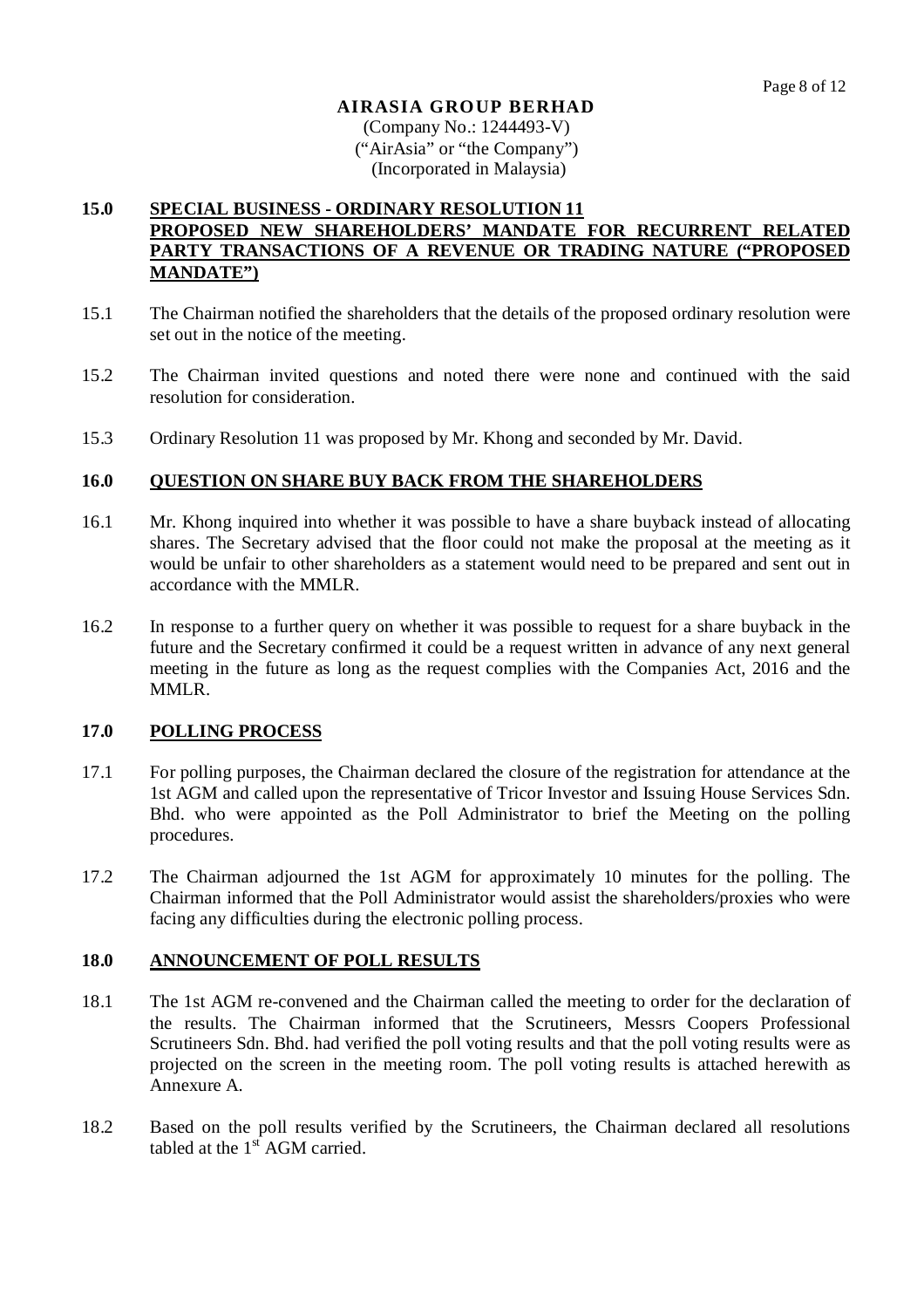# **AIRASIA GROUP BERHAD** (Company No.: 1244493-V)

("AirAsia" or "the Company") (Incorporated in Malaysia)

#### 18.3 Therefore, **IT WAS RESOLVED: -**

#### **ORDINARY RESOLUTION 1**

### **TO APPROVE THE NON-EXECUTIVE DIRECTORS' REMUNERATION WITH EFFECT FROM THEIR DATE OF APPOINTMENT IN THE FINANCIAL YEAR ENDING 31 DECEMBER 2018 UNTIL THE NEXT ANNUAL GENERAL MEETING OF THE COMPANY TO BE HELD IN THE YEAR 2019**

**THAT** Non-Executive Directors' Remuneration with effect from their date of appointment in the company for the financial year ending 31 December 2018 until the next Annual General Meeting of the company to be held in the year 2019, the details of which are disclosed in Note B of the Notice of the 1st AGM, be and is hereby approved.

#### **ORDINARY RESOLUTION 2**

# **RE-ELECTION OF DATUK KAMARUDIN BIN MERANUN IN ACCORDANCE WITH ARTICLE 124 OF THE COMPANY'S CONSTITUTION**

**THAT** Datuk Kamarudin bin Meranun, the Director who retired pursuant to Article 124 of the Company's Constitution, being eligible for re-election, be re-elected to serve on the Board of Directors of the Company.

### **ORDINARY RESOLUTION 3 RE-ELECTION OF TAN SRI ANTHONY FRANCIS FERNANDES IN ACCORDANCE WITH ARTICLE 124 OF THE COMPANY'S CONSTITUTION**

**THAT** Tan Sri Anthony Francis Fernandes, the Director who retired pursuant to Article 124 of the Company's Constitution, being eligible for re-election, be re-elected to serve on the Board of Directors of the Company.

#### **ORDINARY RESOLUTION 4 RE-ELECTION OF DATO' ABDEL AZIZ @ ABDUL AZIZ BIN ABU BAKAR IN ACCORDANCE WITH ARTICLE 124 OF THE COMPANY'S CONSTITUTION**

**THAT** Dato' Abdel Aziz @ Abdul Aziz bin Abu Bakar, the Director who retired pursuant to Article 124 of the Company's Constitution, being eligible for re-election, be re-elected to serve on the Board of Directors of the Company.

#### **ORDINARY RESOLUTION 5 RE-ELECTION OF DATO' FAM LEE EE IN ACCORDANCE WITH ARTICLE 124 OF THE COMPANY'S CONSTITUTION**

**THAT** Dato' Fam Lee Ee, the Director who retired pursuant to Article 124 of the Company's Constitution, being eligible for re-election, be re-elected to serve on the Board of Directors of the Company.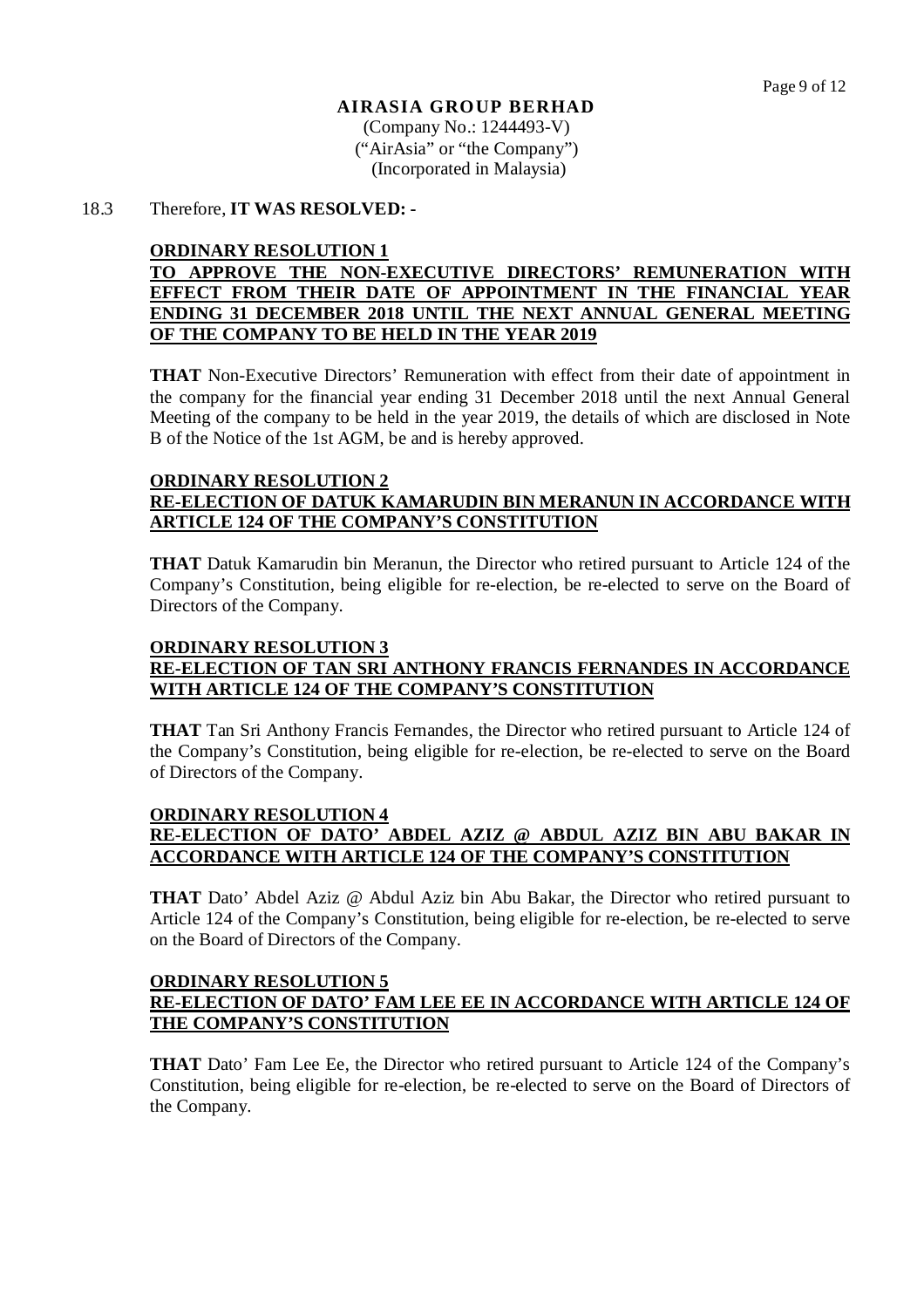(Company No.: 1244493-V) ("AirAsia" or "the Company") (Incorporated in Malaysia)

#### **ORDINARY RESOLUTION 6 RE-ELECTION OF DATO' MOHAMED KHADAR BIN MERICAN IN ACCORDANCE WITH ARTICLE 124 OF THE COMPANY'S CONSTITUTION**

**THAT** Dato' Mohamed Khadar bin Merican, the Director who retired pursuant to Article 124 of the Company's Constitution, being eligible for re-election, be re-elected to serve on the Board of Directors of the Company.

## **ORDINARY RESOLUTION 7 RE-ELECTION OF MR. STUART L DEAN IN ACCORDANCE WITH ARTICLE 124 OF THE COMPANY'S CONSTITUTION**

**THAT** Mr. Stuart L Dean, the Director who retired pursuant to Article 124 of the Company's Constitution, being eligible for re-election, be re-elected to serve on the Board of Directors of the Company.

#### **ORDINARY RESOLUTION 8 RE-ELECTION OF CIK NOOR NEELOFA BINTI MOHD NOOR IN ACCORDANCE WITH ARTICLE 124 OF THE COMPANY'S CONSTITUTION**

**THAT** Cik Noor Neelofa binti Mohd Noor, the Director who retired pursuant to Article 124 of the Company's Constitution, being eligible for re-election, be re-elected to serve on the Board of Directors of the Company.

### **ORDINARY RESOLUTION 9**

### **RE-APPOINTMENT OF MESSRS ERNST & YOUNG AS AUDITORS OF THE COMPANY AND TO AUTHORISE THE DIRECTORS TO DETERMINE THEIR REMUNERATION**

**THAT** Messrs Ernst & Young be and are hereby re-appointed as Auditors of the Company and to hold office until the conclusion of the next Annual General Meeting at a remuneration to be determined by the Board of Directors of the Company.

## **SPECIAL BUSINESS - ORDINARY RESOLUTION 10 AUTHORITY TO ALLOT SHARES PURSUANT TO SECTIONS 75 AND 76 OF THE COMPANIES ACT, 2016**

**THAT** pursuant to Sections 75 and 76 of the Act and subject to the approval of relevant authorities, the Directors of the Company be and are hereby empowered to issue shares in the Company from time to time and upon such terms and conditions and for such purposes as the Directors may, in their absolute discretion, deem fit provided that the aggregate number of shares issued pursuant to this resolution does not exceed 10% of the total number of issued shares of the Company for the time being and that the Directors be and also empowered to obtain approval for the listing of and quotation for the additional shares so issued on the Main Market of Bursa Malaysia Securities Berhad **AND THAT** such authority shall continue in force until the conclusion of the next Annual General Meeting of the Company.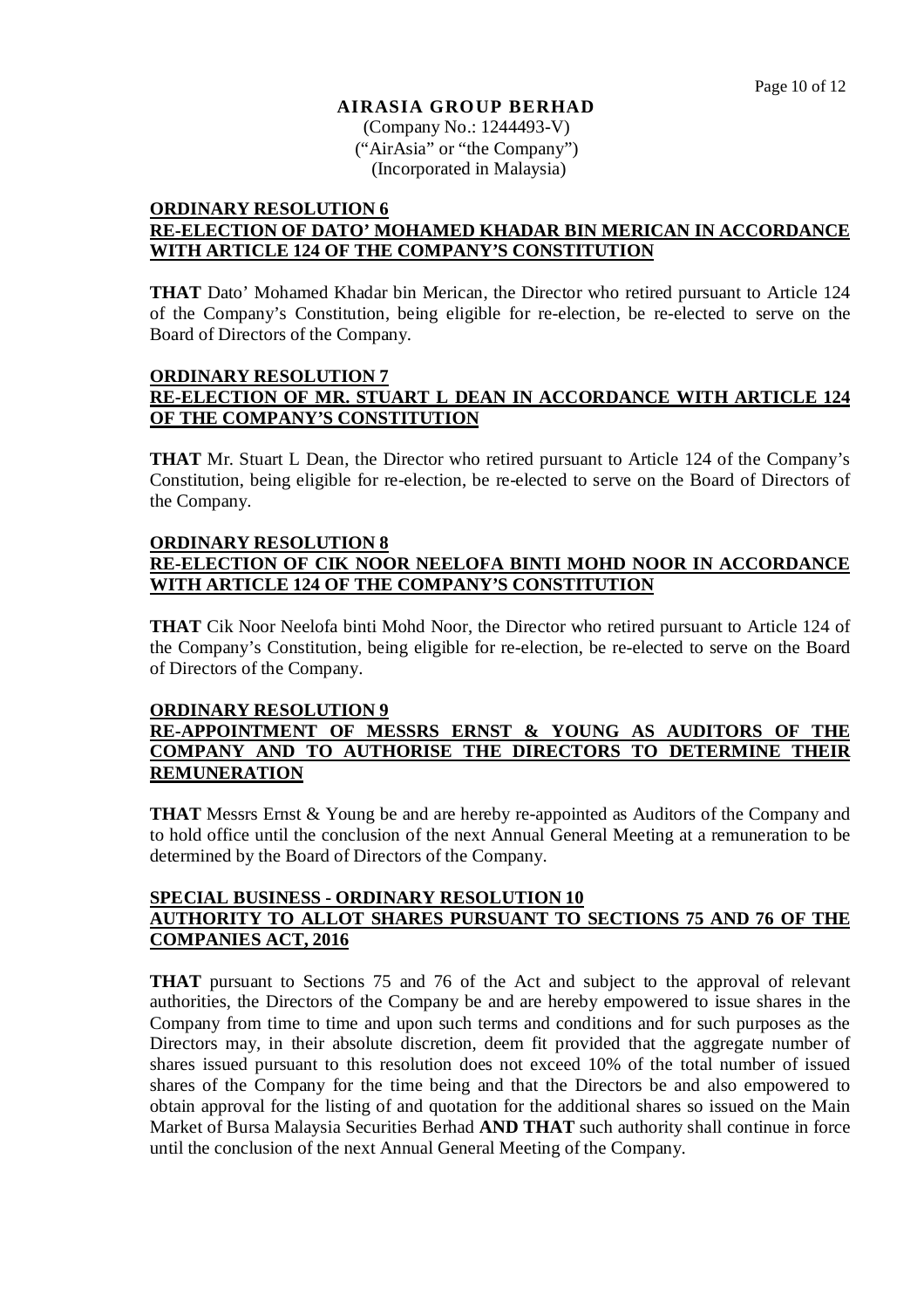(Company No.: 1244493-V) ("AirAsia" or "the Company") (Incorporated in Malaysia)

#### **SPECIAL BUSINESS - ORDINARY RESOLUTION 11 PROPOSED NEW SHAREHOLDERS' MANDATE FOR RECURRENT RELATED PARTY TRANSACTIONS OF A REVENUE OR TRADING NATURE ("PROPOSED MANDATE")**

**THAT** approval be and is hereby given for the new shareholders' mandate for the Company to enter into recurrent related party transactions of a revenue or trading nature with the related parties ("**Recurrent Related Party Transactions**") as set out in Section 2.3 of the Circular to Shareholders dated 25 May 2018 ("**Circular**"), subject further to the following:

- (i) the Recurrent Related Party Transactions are entered into in the ordinary course of business which are necessary for the day-to-day operations and are on terms which are not more favourable to the related parties than those generally available to the public, and the Recurrent Related Party Transactions are undertaken on arm's length basis and on normal commercial terms which are not to the detriment of the minority shareholders of the Company;
- (ii) the disclosure is made in the annual report of the breakdown of the aggregate value of the Recurrent Related Party Transactions by AirAsia Group Berhad conducted pursuant to the shareholders' mandate during the financial year, among others, based on the following information:
	- (a) the type of Recurrent Related Party Transactions made; and
	- (b) the names of the related parties involved in each type of the Recurrent Related Party Transaction made and their relationship with AirAsia Group Berhad;
- (iii) the shareholders' mandate is subject to annual renewal and this shareholders' mandate shall only continue to be in full force until:
	- (a) the conclusion of the next Annual General Meeting ("**AGM**") of the Company following the AGM at which this shareholders' mandate is approved, at which time it will lapse, unless by an ordinary resolution passed at that AGM, such authority is renewed;
	- (b) the expiration of the period within which the next AGM after the date is required to be held pursuant to Section 340(2) of the Companies Act, 2016 **("Act")** (but shall not extend to such extension as may be allowed pursuant to Section 340(4) of the Act); or
	- (c) revoked or varied by resolution passed by the shareholders of the Company in a general meeting of the Company,

whichever is the earliest.

**THAT** the Directors of the Company and/or any one of them be and are hereby authorised to complete and do all such acts and things and take all such steps and to execute all such transactions, deeds, agreements, arrangements and/or undertakings as the Directors in their